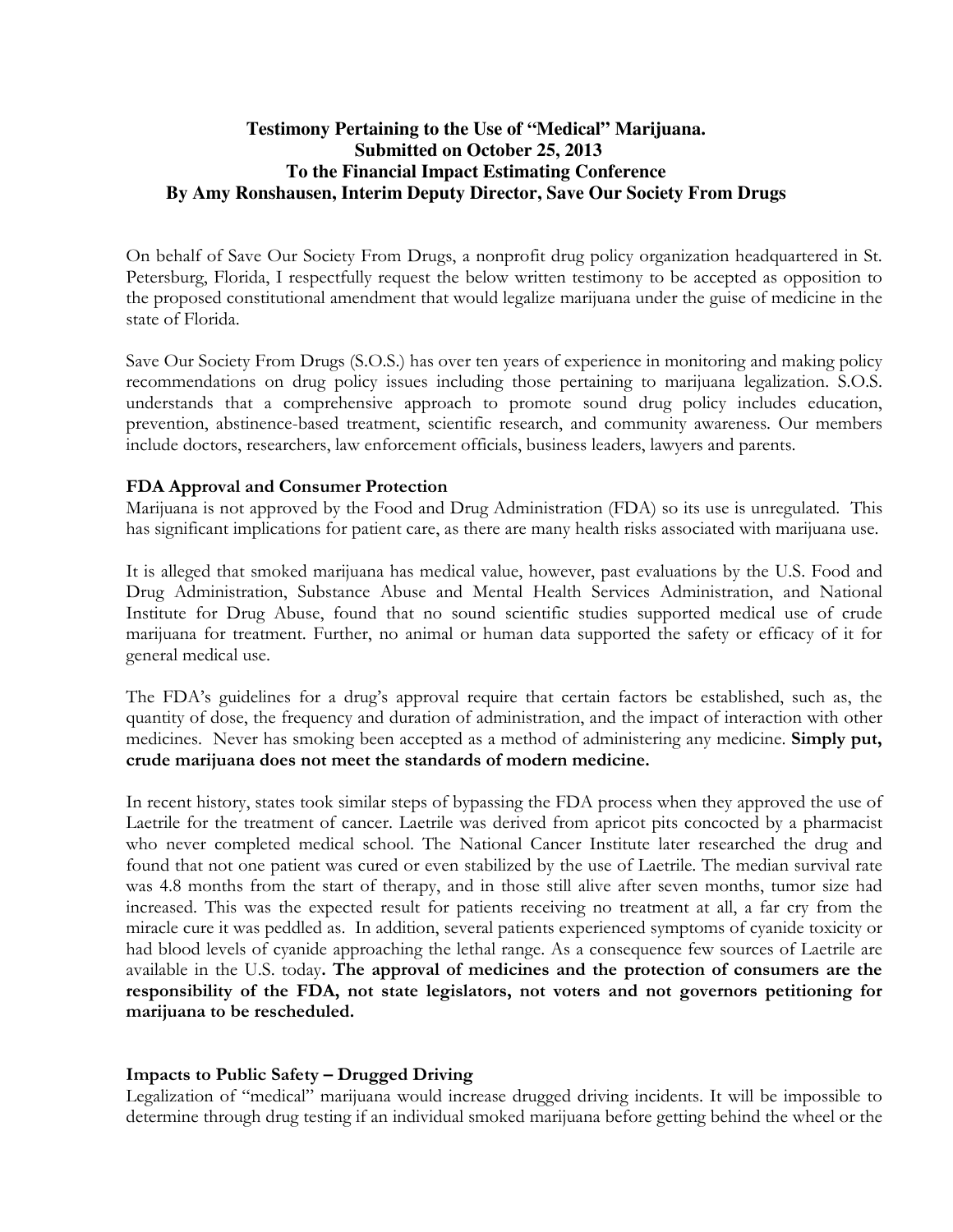night before. According to a study conducted by the University of Auckland, regular cannabis users were 9.5 times more likely to be involved in automobile accidents. Marijuana Use and Motor Vehicle Crashes, published in the peer-reviewed 2012 edition of Epidemiological Reviews, looked at nine studies conducted over the past two decades on marijuana and car crash risk. They concluded, "drivers who test positive for marijuana or self-report using marijuana are more than twice as likely as other drivers to be involved in motor vehicle crashes."

The first five years after establishing a "medical" marijuana program, California saw an increase of almost 100% in fatal crashes where the at-fault driver tested positive for marijuana (The Involvement of Marijuana in California Fatal Motor Vehicle Crashes 1998-2008-Cancer).

### Environmental Impact

California legalized "medical" marijuana in 1996 and yet it has not cut down on the illegal cultivation of marijuana and they still have significant problems regulating "legal" marijuana grows. The environmental implications extend beyond marijuana cultivation sites, affecting water quality and wildlife, an issue that should be a major concern for Floridians.

Scott Bauer, a scientist with California Fish and Wildlife, studies the environmental impact of marijuana cultivation. He reports the number of marijuana grows jumping form 550 just two years ago to 1,100 in 2013. Common impacts include: diverting the natural flow water flow of mountain streams, using lethal bait to poison engendered animals and the illegal diversion of electricity to power massive green houses. He estimates 18 million gallons of water were diverted from one watershed alone, drying up creeks where the endangered CoHo salmon spawn.

Maurad Gabriel, a scientist with the University of California at Davis, has also done extensive research on the environmental impacts of marijuana grows. He has found pesticides lining the banks of streams and has come across scores of dead animals that ate pesticides or bait (used to keep away marijuana eating mice), including the Fisher, an endangered weasel-like mammal.

Fires are another significant environmental concern. 93,535 acres were lost between 2006-11 in CA due to marijuana grow site initiated fires. The cost just to suppress the fires was more than \$35 million.

### Fiscal Impact of Regulating Pot Shops

The proposed amendment to legalize "medical" marijuana would include the establishment of marijuana dispensaries. Please consider the following from the Denver Police Department that estimates their costs for managing marijuana dispensaries there.

Every jurisdiction deals similarly with MMJ issues. Here at DPD, we employ a full time detective to Excise and License, the liquor licensing and medical marijuana licensing authority in Denver. Approximately half of his time is devoted to medical marijuana issues. In addition, we have a team devoted to medical marijuana issues. This team has a sergeant and five detectives. This team devotes at least 90% of its efforts to medical marijuana issues. Even so we just scratch the surface of the call load wanting some investigation. We have about a 100 complaint backlog.

 Using 2011 salary and benefit estimates (basic detective, does not include longevity adjustments):

Total annual expected LE Costs - \$640,064